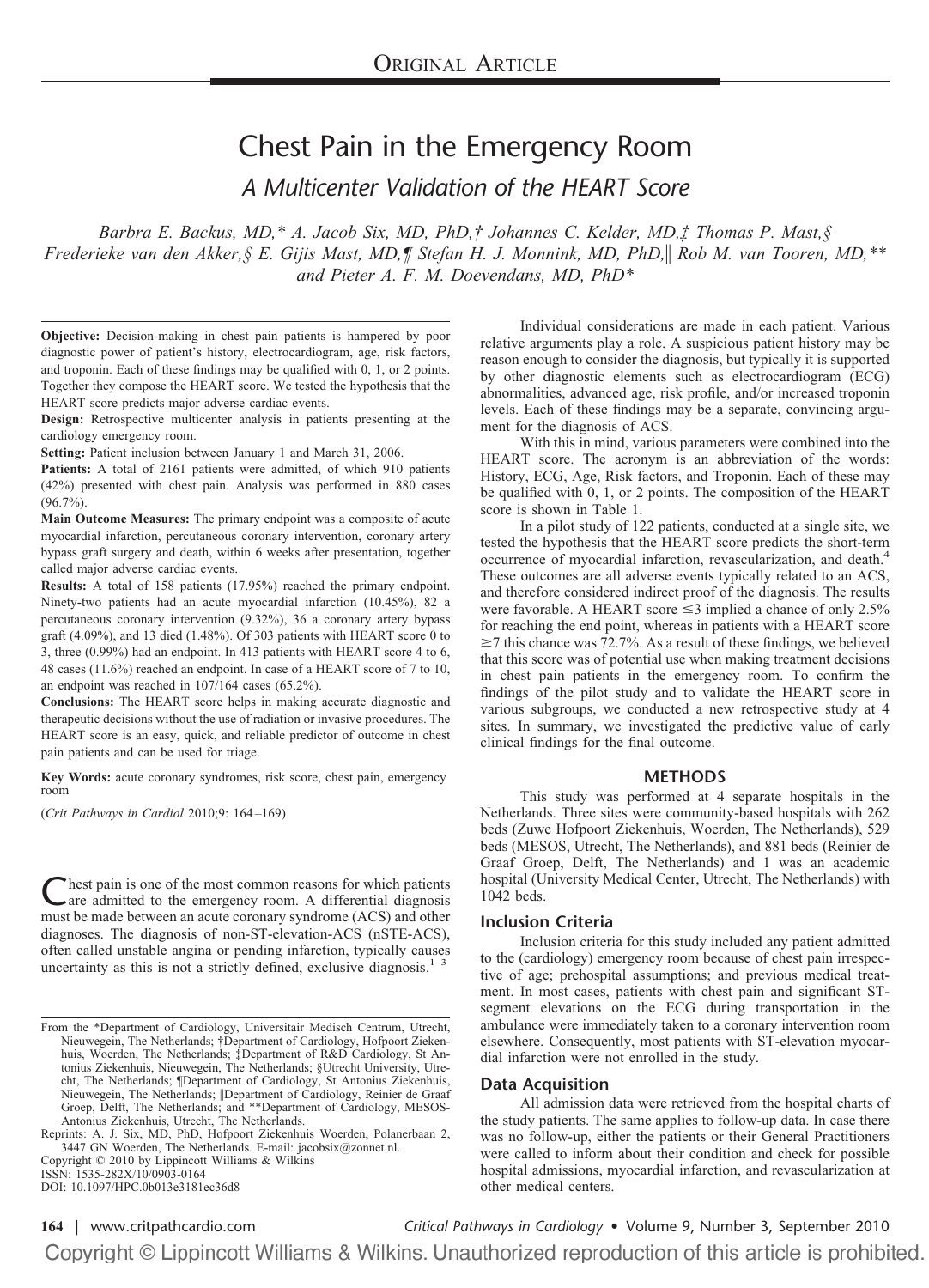|                     | <b>HEART</b> score for chest pain patients                  |                |  |
|---------------------|-------------------------------------------------------------|----------------|--|
| <b>History</b>      | Highly suspicious                                           | $\overline{2}$ |  |
|                     | Moderately suspicious                                       | 1              |  |
|                     | Slightly suspicious                                         | $\Omega$       |  |
| <b>ECG</b>          | Significant ST-depression                                   | 2              |  |
|                     | Non specific repolarization disturbance                     | 1              |  |
|                     | Normal                                                      | $\Omega$       |  |
| Age                 | $\geq 65$ year                                              | $\mathfrak{p}$ |  |
|                     | $45 - 65$ year                                              | 1              |  |
|                     | $\leq$ 45 year                                              | $\Omega$       |  |
| <b>Risk factors</b> | $\geq$ 3 risk factors or history of atherosclerotic disease | $\overline{2}$ |  |
|                     | 1 or 2 risk factors                                         | 1              |  |
|                     | No risk factors known                                       | $\Omega$       |  |
| Troponin            | $\geq$ 3x normal limit                                      | $\overline{2}$ |  |
|                     | 1-3x normal limit                                           | 1              |  |
|                     | $<$ normal limit                                            | $\Omega$       |  |
|                     |                                                             | Total          |  |
|                     | ECG indicates electrocardiogram.                            |                |  |

**TABLE 1.** Composition of the HEART Score for Chest Pain Patients in the Emergency Room

### **Scoring of Predictors**

### **History**

For the purpose of this study, patient history was classified by at least 2 investigators on the basis of narration in the hospital charts in the emergency room, without regard for risk factors, ECGs, laboratory results, and later developments. In absence of specific elements in the patient history for coronary ischemia, the history was classified as nonspecific and granted 0 points. In case the patient history contained both nonspecific and suspicious elements, the history was classified moderately suspicious and assigned 1 point. In case the history contained mainly suspicious elements, such as middle- or left-sided, heavy chest pain, radiation, and/or relief of symptoms by sublingual nitrates, the history was classified highly suspicious and granted 2 points.

### **Electrocardiogram**

The ECG taken at the emergency room was reviewed and scored by 2 cardiologists. In case of a normal ECG according to Minnesota criteria,<sup>5</sup> 0 points were given. In case of repolarization abnormalities without significant ST-segment depression or elevation, 1 point was given. Also in case of the presence of a bundle branch block or pacemaker rhythm, typical abnormalities indicative of left ventricular hypertrophy, repolarization abnormalities probably caused by digoxin use, or in case of unchanged known repolarization disturbances, 1point was given. In case of significant STsegment depressions or elevations in absence of a bundle branch block, left ventricular hypertrophy, or the use of digoxin, 2 points were given.

In case there was disagreement in the scoring of History and/or ECG, a third opinion was taken to reach a conclusion.

### **Age**

Zero points were given if the patient was younger than 45 years at the time of admission, 1 point if the patient was 45 to 65 years, and 2 points if the patient was 65 years or older.

### **Risk Factors**

The number of risk factors for coronary artery disease present in the individual was counted. The following risk factors were taken into account: currently treated diabetes mellitus, current or recent (90 days) smoker, diagnosed and/or treated hypertension, diagnosed hypercholesterolemia, family history of coronary artery disease, obesity (body mass index  $[BMI] > 30$ ), or a history of significant atherosclerosis (coronary revascularization, myocardial infarction, stroke, or peripheral arterial disease, irrespective of the risk factors for coronary artery disease). If the patient had no risk factors at all, 0 points were given. If the patient had 1 or 2 risk factors, 1 point was given.. Two points were given if the patient had 3 or more risk factors, and also if the patient had a history of significant atherosclerosis.

### **Troponin**

Troponin T or I levels were measured according to local laboratory standards. If the Troponin T or I level on admission was below the threshold for positivity, 0 points were given. If the level was between 1 and 3 times the threshold for positivity, 1 point was given. If the level was higher than 3 times the threshold for positivity, 2 points were given.

### **Other Definitions**

Percutaneous coronary intervention (PCI) was defined as any therapeutic catheter intervention in the coronary arteries. Coronary artery bypass graft (CABG) was defined as any cardiac surgery in which coronary arteries were operated.

An acute myocardial infarction (AMI) was defined as a syndrome consisting of typical chest pain, ECG changes, and rise of creatine phosphokinase and troponin serum levels. In case 1 of the 4 elements was absent or nonevaluable (eg, patients without chest pain or with a bundle branch block), the case was discussed in the adjudication committee.

## *© 2010 Lippincott Williams & Wilkins* [www.critpathcardio.com](http://www.critpathcardio.com) | **165**Copyright © Lippincott Williams & Wilkins. Unauthorized reproduction of this article is prohibited.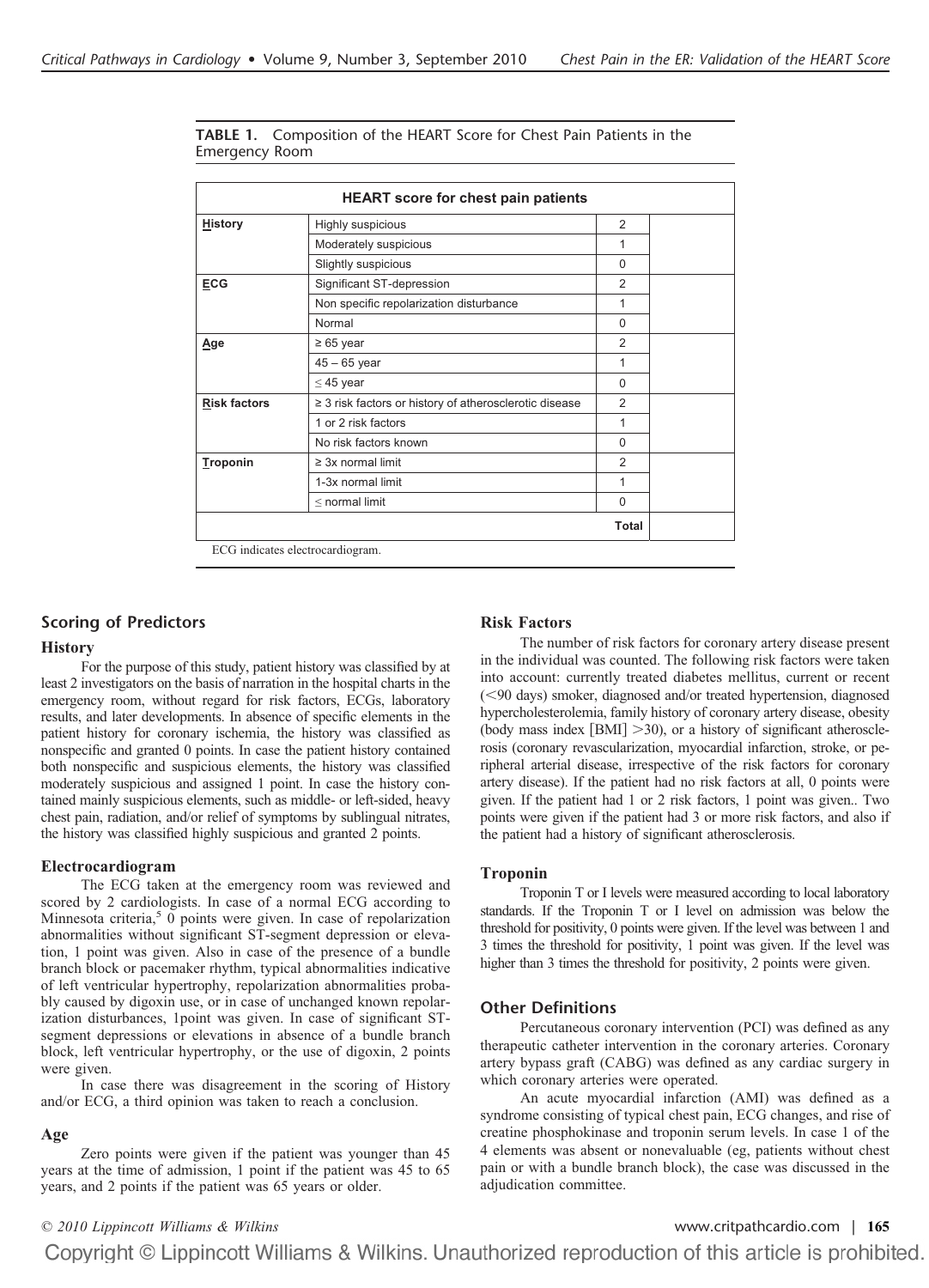### **Primary Endpoints**

The primary end point in this study was a composite of: AMI, PCI, CABG surgery, and death, all occurring within 6 weeks, together called major adverse cardiac events (MACE). These outcomes are typically related to an ACS, and therefore considered indirect proof of the diagnosis.

In the pilot study with 122 patients, all end points occurred within 3 months. Most occurred within 6 weeks.<sup>4</sup> MACE occurring within 6 weeks after an ACS were likely to be the result of the index ACS. In case of a MACE after 6 weeks, the causal connection becomes less evident. Therefore, a window of 6 weeks was chosen for the primary end point.

### **Secondary Endpoints**

Secondary endpoints were MACE after 6 weeks and coronary angiography.

### **Statistics**

Statistical analysis was performed with R (Version 2.9; The R foundation for Statistical Computing, Vienna, Austria).<sup>6</sup> Descriptive statistics are given as average  $\pm$  Standard deviation (SD), percentage, or Kaplan-Meier cumulative event-free curve. Differences between groups were assessed by means of the Student *t* test when normally distributed; for scalar data we used the Fisher exact test or in case of ordinal data the Cochran-Armitage Trend Test. The probability of reaching an end point was calculated as the percentage of cases with an end point within a category. The area under the receiver-operator characteristic curve (c-statistic) was computed to give a measure of diagnostic discriminative strength, combining sensitivity and specificity, especially for nonbinomial variables. Statistical significance was defined as  $P < 0.05$ , 2-sided.

### **RESULTS**

During the study period, which lasted from January 1 to March 31 2006, a total of 2161 patients were admitted to the (cardiac) emergency rooms of the participating sites. Race was not routinely noted in the patient charts; in the geographic area of the hospitals the population is predominantly Caucasian. Data retrieved from hospital charts were almost complete, except from notes on the absence or presence of obesity, which were missing in a majority of cases. In case obesity was not mentioned, it was assumed the patient was unlikely to be morbidly obese.

The main reasons for admission to the cardiac emergency room included chest pain (42.1%), palpitations or rhythm disturbances (16.8%), dyspnea or heart failure (13.4%), syncope (9.3%), or other/noncardiac complaints (18.2%). Chest pain was the main reason for admission in 910 patients (42.1%) (Fig. 1). Thirty cases (3.3%) were nonevaluable as the follow-up data were too limited. The group of excluded patients consisted mainly of young men (mean age,  $44 \pm 20$ ) and had a mean HEART score of  $2.1 \pm 1.6$ . The study group consisted of the remaining 880 patients. Mean age was  $61.9 \pm 15.7$  years. The male/female distribution was 500/380. Patient characteristics are presented in Table 2.

### **Follow-up**

In 880 patients (96.7%), long term follow-up data are available, with total duration of 1681 patient years and a mean duration of 697  $\pm$  265 days. As mentioned earlier, follow-up in 30 cases is absent. Their data are not part of the group comparisons of the study.

### **Primary Endpoints**

A total of 158 patients (17.95%) had a MACE within 6 weeks: an AMI was diagnosed in 92 patients (10.45%), 82 patients (9.32%) underwent PCI, and 36 patients (4.09%) had CABG. One patient underwent both PCI and CABG. The mortality was 13



**FIGURE 1.** MACE indicates major adverse cardiac events; AMI, acute myocardial infarction; PCI, percutaneous coronary intervention; CABG, coronary artery bypass graft.

### **TABLE 2.** Patient Characteristics

|                                        | N     | $\frac{0}{0}$ |
|----------------------------------------|-------|---------------|
| Age (mean $[SD]$ )                     | 61.3  | (15.7)        |
| Male gender                            | 521   | 57.3          |
| Diabetes mellitus                      | 175   | 19.9          |
| Smoking                                | 257   | 29.2          |
| Hypercholesterolemia                   | 229   | 26.0          |
| Hypertension                           | 321   | 36.5          |
| Family history                         | 281   | 31.9          |
| Systolic blood pressure (mean SD)      | 148.1 | (26.5)        |
| Diastolic blood pressure (mean [SD])   | 83.8  | (14.9)        |
| History of AMI                         | 180   | 20.5          |
| History of CABG                        | 73    | 8.3           |
| History of PCI                         | 118   | 13.4          |
| History of stroke                      | 85    | 9.7           |
| History of peripheral arterial disease | 47    | 5.2           |
| Salicylates                            | 319   | 36.2          |
| HEART score (mean [SD])                | 4.51  | (2.24)        |
|                                        |       |               |

SD indicates standard deviation; AMI, acute myocardial infarction; PCI, percutaneous coronary intervention; CABG, coronary artery bypass graft.

(1.48%). Altogether, 223 major events occurred in 158 patients, an average of 1.4 events/MACE patient.

### **Time Frame of Endpoints**

The graph for survival without AMI and revascularization is displayed in Figure 2.

### **Risk Factors Leading to MACE**

A comparison was made of the risk profile in patient groups with and without a MACE. Independent predictors of MACE included age ( $P = 0.0035$ ), male gender ( $P < 0.0001$ ), diabetes mellitus  $(P = 0.0181)$ , hypertension  $(P = 0.0474)$ , history of myocardial infarction ( $P = 0.0149$ ), use of aspirin ( $P = 0.0369$ ), and the HEART score  $(P \ll 0.0001)$ .

The 5 predefined elements of the HEART score for chest pain patients and the occurrence of end points were evaluated. History, ECG, and troponin were independent predictors of the combined end point ( $P < 0.0001$ ). The average HEART score in the no end point group was  $3.8 \pm 1.9$  and in the patients with at least one end point was 7.2  $\pm$  1.7 ( $P < 0.0001$ ). The c-statistic

**166** | [www.critpathcardio.com](http://www.critpathcardio.com) *© 2010 Lippincott Williams & Wilkins*

Copyright © Lippincott Williams & Wilkins. Unauthorized reproduction of this article is prohibited.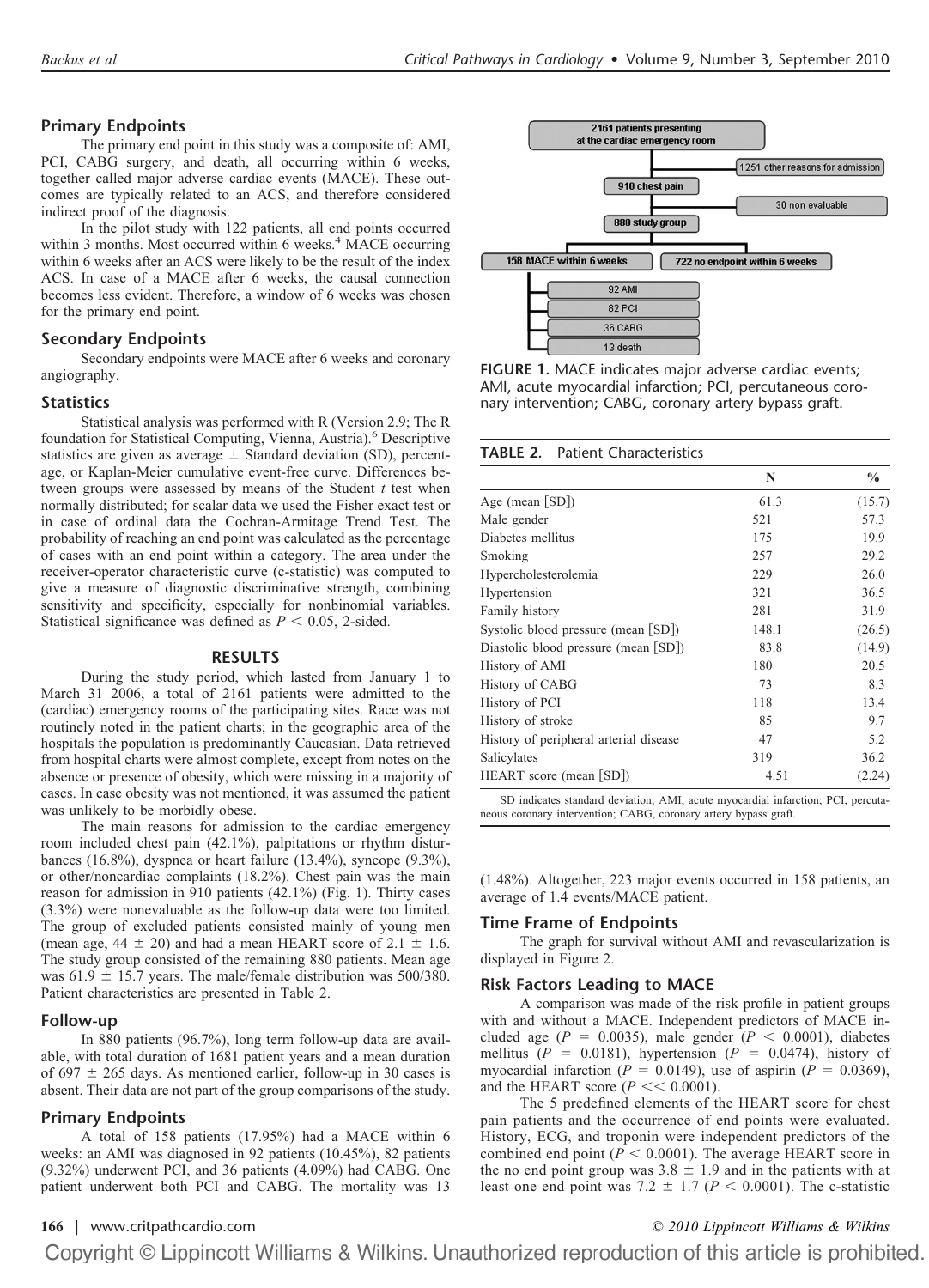

**FIGURE 2.** Patients free from death, acute myocardial infarction, PCI, and CABG. Kaplan-Meier curve with 95% confidence interval.

for the HEART score was 0.897, which indicates a good to excellent ability to discriminate.

### **Distribution**

The distribution of HEART scores in patients with or without the combined end point of AMI, revascularization, or death is shown in Figure 3. The HEART score follows Gaussian distribution in both groups.

### **HEART Score at the ER**

The HEART score helps to stratify chest pain patients in the emergency room into low, intermediate, and high likelihood groups for clinically important irreversible adverse cardiac events. Three of the 303 patients (0.99%) with HEART score between 0 and 3 points had a MACE. Of the 413 patients with HEART score between 4 and



**FIGURE 3.** Percentage of patients in each HEART score in groups without (darker bar) and with (lighter bar) the combined endpoint of AMI, revascularization or death.

### *© 2010 Lippincott Williams & Wilkins* [www.critpathcardio.com](http://www.critpathcardio.com) | **167**

6 points  $(48 [11.6\%])$  had a MACE. In case of a HEART score of 7 to 10 points, 107 of 164 patients (65.2%) had a MACE.

Figure 4 illustrates an almost perfect S-shape relation between the HEART score and the probability of reaching an end point ( $P$  for trend  $\leq 0.001$ ). The relation was close to linear between HEART scores 3 to 9.

### **Secondary Endpoints**

MACE after 6 weeks and within the first year occurred in 54 patients: 5 had an AMI, 19 had a PCI, 11 had a CABG, and 24 patients died. The HEART score was  $4.5 \pm 2.2$  in the group with no MACE after 6 weeks and within the first year, and  $6.3 \pm 1.8$  in the group with MACE after 6 weeks and within the first year.

Kaplan-Meier estimates of the coronary angiography rate within the first 6 weeks was 17.8% and within the first year 23.0%. The HEART score was  $3.8 \pm 1.9$  in the group with no catheterization in the first 6 weeks and  $6.9 \pm 1.8$  in the group with a catheterization in the first 6 weeks ( $P < 0.001$ ).

### **SUBGROUPS**

We have computed the c-statistic of the HEART score in 3 relevant subgroups with regard to the diagnosis of acute coronary syndromes. In patients with diabetes, the event rate was 38/175 and the HEART score retained its discriminative ability, with the c-statistic being 0.909. In women (event rate 41/380) the c-statistic was also 0.909. In the elderly over the age of 80 years (event rate 19/110), the c-statistic was 0.872.

### **DISCUSSION**

### **Definition of Acute Coronary Syndrome**

Chest pain patients at the emergency ward create uncertainty for treating physicians. The decision to discharge a patient without a diagnosis causes insecurity. A missed diagnosis may soon result in a seriously life-threatening outcome, whereas unnecessary hospital admissions may result in overtreatment, with all possible side-effect and higher medical cost.

The diagnosis of nSTE-ACS, often called unstable angina, may be easy to confirm but is often hard to rule out. This thesis is illustrated by the inclusion criteria for the major treatment trials in unstable angina or ACS, where patients were randomized only after a confirmed diagnosis by means of typical ECG changes and/or elevated troponin levels. Unconfirmed cases of ACS were excluded in such trials despite the real possibility that in fact such chest pain



category.

Copyright © Lippincott Williams & Wilkins. Unauthorized reproduction of this article is prohibited.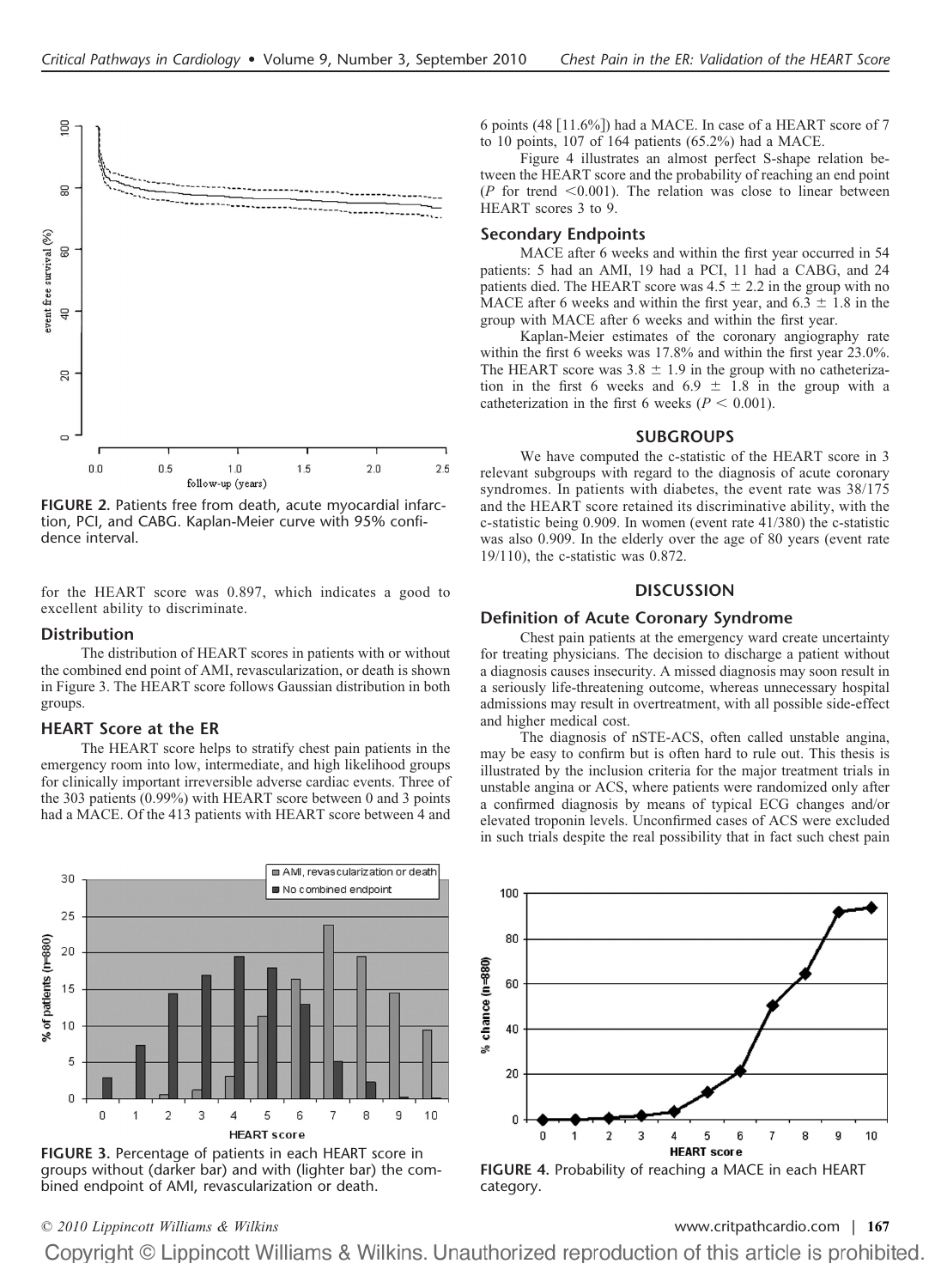patients, without additional abnormalities, did suffer from ACS. Surprisingly, one of the most common diagnoses in hospital medicine has neither absolute nor widely accepted criteria. This is also reflected in the current American and European guidelines.<sup>7,8</sup>

### **HEART Score**

Challenged by a lack of exact definitions or criteria for nSTE-ACS, we attempted to define an easy-to-use, common sensebased policy for both junior and senior clinicians. The starting question was as follows: What, in practice, are the important decision-making factors? These are History, ECG, Age, Risk factors, and Troponin. Similar to the Apgar score,<sup>9</sup> which is used world-wide to stratify newborns in low- and high-risk categories, these 5 factors can be combined into the HEART score for chest pain patients. Our experience is that the HEART score for individual patients can be calculated without a calculator, or even pen and paper, by everyone from a young resident to an experienced cardiologist.

Unfortunately, a gold standard for nSTE-ACS is lacking. Therefore, we calculated the relation between HEART scores and the occurrence of adverse outcomes, which is by nature a heavy underestimation of the occurrence of nSTE-ACS. In absence of strict definitions of ACS, we used MACE as the primary end point. As shown in Figure 4, the relation between the HEART score and the occurrence of MACE within 6 weeks is reflected by a nearly perfect S-shaped curve. This enables the assessment of an individual patient's chances.

### **Elements of the HEART Score**

Each of the HEART score elements has a certain predictive value toward the occurrence of end points. Every clinician knows from experience that he or she can rely to some extent on a carefully taken history. Unfortunately, previously developed risk scores, such as the PURSUIT,<sup>10</sup> GRACE,<sup>11,12</sup> and TIMI<sup>13</sup> scores, did not classify the patient history. The HEART study classified a patient's history numerically. A nonsuspicious patient history ( $H = 0$ ) has a negative predictive value of 95.8% (296/309), whereas a suspicious patient history  $(H = 2)$  goes with a positive predictive value of only 44.4% (107/241). The value of History is similar to the elements ECG, age, and risk factors in the sense of high-sensitivity counterbalances by low-specificity. In contrast, troponin has a high specificity. However, the single troponin measurement on admission lacks the necessary sensitivity to function as a sole basis for taking clinical decisions.

### **HEART Versus Other Scoring Methods**

Several other risk scores for ACS have been published. Most highly regarded are the PURSUIT,<sup>10</sup> GRACE,<sup>11,12</sup> and TIMI<sup>13</sup> scores, which were compared by De Araújo Gonçalves et al<sup>14</sup> and Yan et al.<sup>15</sup> Despite the firm scientific foundations and the guideline recommendations of these 3 scoring systems, none is widely applied in clinical practice. These scoring systems focus primarily on recognizing high-risk patients in a hospitalized population and show less of an interest in differentiation within most of low-risk patients. None of the 3 appreciates the value of patient history, despite the fact that clinicians rely so heavily on this aspect. The GRACE score is based on large population studies. A disadvantage is that in practice it can only be calculated with the use of a computer. Another objection is that the GRACE score is determined to a large extent by the age of the patient. Not surprisingly, higher ages accompany higher mortality rates. The TIMI score allows only binary scores, thereby ignoring the fact that many variables have a "gray area." Finally, the PURSUIT score is outdated; it was designed before the introduction of the troponin measurement for clinical use, and therefore not found its place in clinical practice.

### **Clinical Consequences**

A major advantage of the HEART score is that it facilitates communications between doctors. A single figure summarizes extensive descriptions and considerations about chest pain patients. A score of 0 to 3 points carries a risk of 0.99% for reaching a MACE, and therefore supports a policy of early discharge. With this very low-risk percentage in mind, it is doubtful whether additional diagnostic procedures at the outpatient clinic are useful.

In case of a HEART score of 4 to 6 points, immediate discharge is not an option, as this figure indicates a risk of 11.6% for a MACE within 6 weeks. Such patients should be admitted for clinical observation, treated as an ACS awaiting final diagnosis, and subjected to noninvasive investigations such as repeated Troponin, exercise testing, and possibly advanced ischemia detection.

A HEART score  $\geq 7$  points, with a risk of 65.2% for a MACE, calls for early aggressive treatments possibly including invasive strategies without preceding noninvasive testing.

### **Limitations**

The advantage of our retrospective approach is that this enabled us to analyze complete series of consecutive patients. Consequently, this study is not hampered by the selection bias that is often so harmful for prospective studies. The disadvantage of a retrospective study, namely possible interpretation bias, was kept minimal by the interpretation of separated data regarding patient history, ECG, and outcome by experienced cardiologists.

Our study was observational and retrospective for the simple reason that this was the most pragmatic and practical condition to answer the questions at hand. We believe that the study's unexpectedly high level of significance provides a firm basis for further research. Clearly, cut-off points may need to be validated in larger multicenter studies.

### **CONCLUSIONS**

The HEART score helps in making accurate decisions at the emergency room without the use of radiation or invasive procedures. Low HEART scores go with low likelihood of an ACS and high HEART scores predict high numbers of MACE. In these 2 patient groups, together 53% of patients, proper decisions may be taken based on the HEART score. In case of intermediate values, the HEART score is less helpful and additional diagnostics may be required. The HEART score is an easy, quick, and reliable predictor of outcome in chest pain patients, and can therefore be used for triage.

### **ACKNOWLEDGMENTS**

*The authors thank the efforts of cardiologists and residents who kept the medical records. Dr. Fabrice MAC Martens is gratefully acknowledged for his expert support with the ECG classification, and Niels W. Mäkel for his support with the manuscript preparation.*

### **DISCLOSURES**

Nothing to declare.

### **REFERENCES**

- 1. Lee TH, Goldman L. Evaluation of the patient with acute chest pain. *N Engl J Med*. 2000;342:1187–1195.
- 2. Swap CJ, Nagurney JT. Value and limitations of chest pain history in the evaluation of patients with suspected acute coronary syndromes. *JAMA*. 2005;294:2623–2629.
- 3. Miller CD, Lindsell CJ, Khandelwal S, et al. Is the initial diagnostic impression of "Noncardiac Chest Pain" adequate to exclude cardiac disease? *Ann Emerg Med*. 2004;44:565–574.

**168** | [www.critpathcardio.com](http://www.critpathcardio.com) *© 2010 Lippincott Williams & Wilkins*

Copyright © Lippincott Williams & Wilkins. Unauthorized reproduction of this article is prohibited.